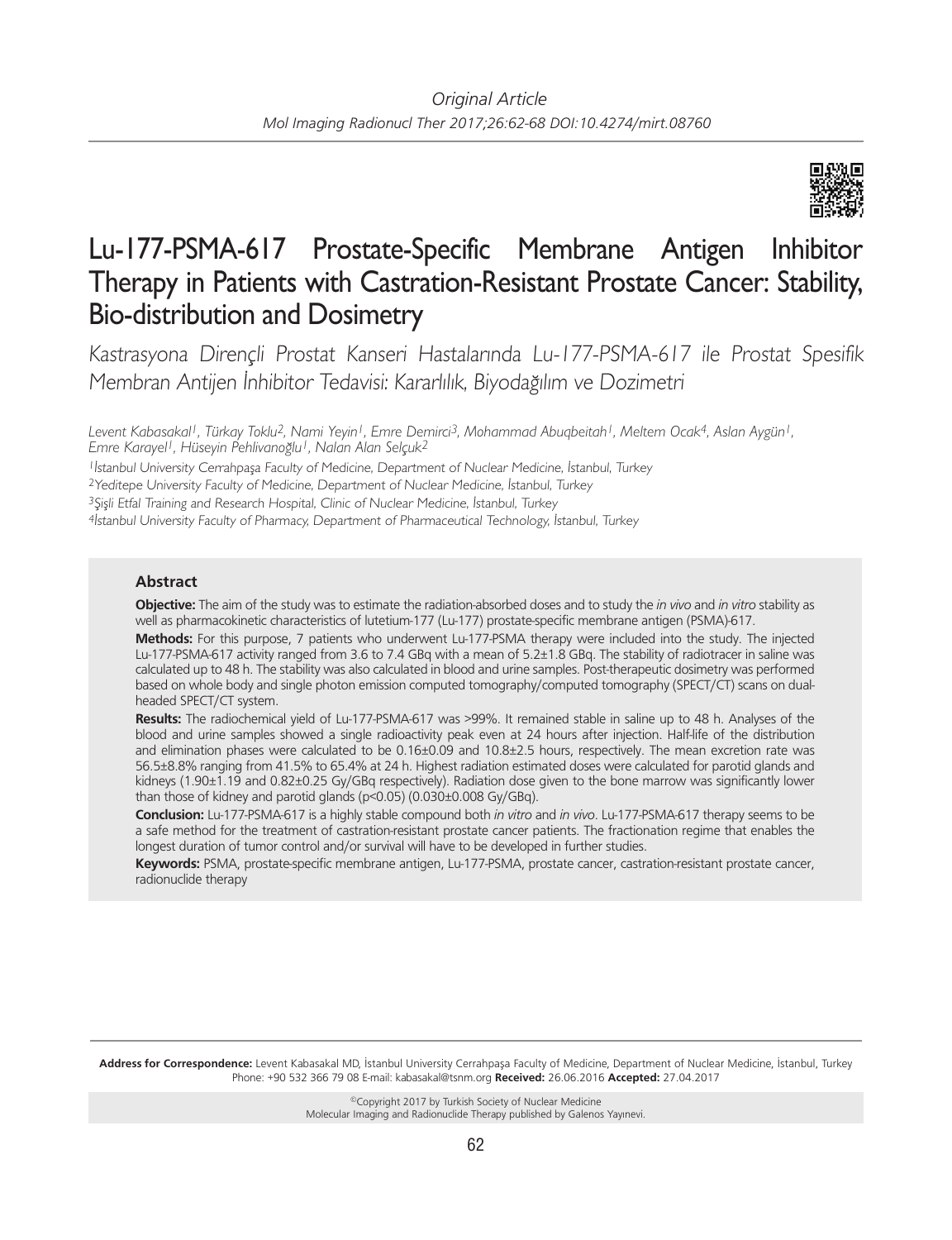# **Öz**

**Amaç:** Çalışmanın amaçları lutesyum-177 (Lu-177) prostat-spesifik membran antijen (PSMA)-617 tedavisinde absorbe edilen dozları hesaplamak, radyofarmasötiğin *in vivo* ve *in vitro* kararlılığını araştırmak ve farmakokinetik özelliklerini değerlendirmektir. **Yöntem:** Bu amaçla 7 hasta çalışmaya dahil edilmiştir. Hastalara 3,6 ila 7,4 GBq arasında değişen dozlarda ortalama 5,2±1,8 GBq Lu-177-PSMA-617 tedavi amacıyla verildi. Radyofarmasötiğin kararlılığı 48 saat süre ile serum fizyolojik içerisinde bekletilerek hesaplandı. Kararlılık ayrıca kan ve idrar örneklerinden de hesaplandı. Tedavi sonrası radyasyon dozu hesaplaması tüm vücut tek foton emisyon bilgisayarlı tomografi/bilgisayarlı tomografi görüntülerinden yapıldı.

**Bulgular:** Lu-177-PSMA-617'nin radyokimyasal verimliliği >%99 olarak bulundu. Serum fizyolojik içerisinde 48 saat bozulmadan kaldı. Kan ve idrar örneklerinde yapılan yüksek performanslı sıvı kromotografisi ölçümlerinde 24 saat sonra bile tek bir zirve verdi. Dağılım ve eliminasyon fazlarının yarılanma zamanları sırasıyla 0,16±0,09 ve 10,8±2,5 saat olarak hesaplandı. Ortalama 24 saat ekskresyon hızı %56,5±8,8 olarak bulundu ve ekskresyon hızı %41,5'den %65,4'e kadar değişim gösterdi. Hesaplanan en yüksek radyasyon dozu parotis bezleri ve böbrekler için bulundu ve sırasıyla 1,90±1,19 and 0,82±0,25 Gy/ GBq idi. Kemik iliğine verilen radyasyon dozu böbrekler ve parotis beziyle karşılaştırıldığında istatistiksel olarak çok düşüktü (p<0,05) (0,030±0,008 Gy/GBq).

**Sonuç:** Lu-177-PSMA-617 *in vivo* ve *in vitro* şartlarda oldukça kararlı bir bileşik olarak gözükmektedir. Lu-177-PSMA-617 tedavisi kastrasyona dirençli prostat kanseri hastalarında kullanılabilecek oldukça güvenli bir radyofarmasötik olarak gözükmektedir. Hastalarda en uzun tümör kontrolü sağlayan fraksiyone tedavi yöntemi ileri çalışmalarla geliştirilmelidir.

**Anahtar kelimeler:** PSMA, prostat spesifik membran antijen, Lu-177-PSMA, prostat kanseri, kastrasyona dirençli prostat kanseri, radyonüklit tedavi

# **Introduction**

Prostate-specific membrane antigen (PSMA) is a type 2 membrane glycoprotein that acts as a glutamate carboxypeptidase enzyme. It is highly expressed by all prostate cancers and its expression increases with increasing tumor aggressiveness (1,2,3). The unique expression of PSMA and ligand binding internalization of the PSMA via clathrin-coated pits and subsequent endocytosis makes it an excellent target for prostate cancer imaging and therapy using gallium-68 (Ga-68) and lutetium-177 (Lu-177) labeled ligands. Glu-NH-CO-NH-Lys-[Ga-68-(HBED-CC)] (Ga-68-PSMA-11) has been suggested as a novel tracer that can detect prostate cancer relapses and metastases with high contrast by targeting the PSMA (4,5,6,7,8). Also, therapeutic radiopharmaceutical Lu-177-PSMA-617 seems to be a promising novel tracer for systemic radionuclide therapy in patients with castrationresistant prostate cancer (9,10).

The basic principle of radionuclide therapy is to apply the maximum justifiable dose that does not cause serious toxicity in order to get an effective antitumor effect. The target organs for Lu-177-PSMA-617 therapy are the kidneys, parotid glands, and the bone marrow. In order to avoid toxicity, the amount of radiation dose given to target organs has to be estimated. Before introducing therapeutic applications we have performed a pre-therapy dosimetry study, and the initial results suggested that Lu-177-PSMA-617 therapy is a safe method (11). The target organs were the parotid glands rather than kidneys and bone marrow. The organ radiation doses were within acceptable ranges, however, there was a substantial individual variance that indicates that patient dosimetry is mandatory.

Therefore, we aimed to estimate the radiation-absorbed doses to dose limiting organs after systemic therapy with Lu-177-PSMA-617 in patients with castration-resistant prostate cancer. In addition, we also studied the *in vivo*  and *in vitro* stability and pharmacokinetic characteristics of Lu-177-PSMA-617.

# **Materials and Methods**

#### **Patients**

In order to calculate the radiation absorbed doses, 7 patients were included into the study. All patients had histopathological diagnosis of prostate cancer. The ages ranged from 66 to 82 years (mean 71±5.2 years). Patients had prostatic surgery (n=2) and radiation therapy (n=5). All patients had androgen deprivation therapy and chemotherapy. All patients had increasing blood PSA levels, despite chemotherapy. The Gleason score was 9 in 4 patients, 8 in 3 patients. Blood PSA levels ranged from 4.2 to 219.0 ng/mL (mean 80.6±88.4 ng/mL). In order to decide the eligibility for Lu-177-PSMA-617 treatment all patients had Ga-68-PSMA-11 positron emission tomography/ computed tomography imaging, and all patients had radiopharmaceutical uptake at the lesion site. All patients received a treatment of Lu-177-PSMA-617 with slow infusion in closed infusion equipment when the patients were in fasting state. The injected Lu-177-PSMA-617 activity ranged from 3.6 to 7.4 GBq with a mean of  $5.2\pm1.8$  GBq. The amount of Lu-177-PSMA-617 activity was decided empirically according to the tumor load of the patient in bones. Patients with widespread metastases in bones received a lower amount of radiopharmaceutical. Dosimetry calculations could be made in 6 patients due to missing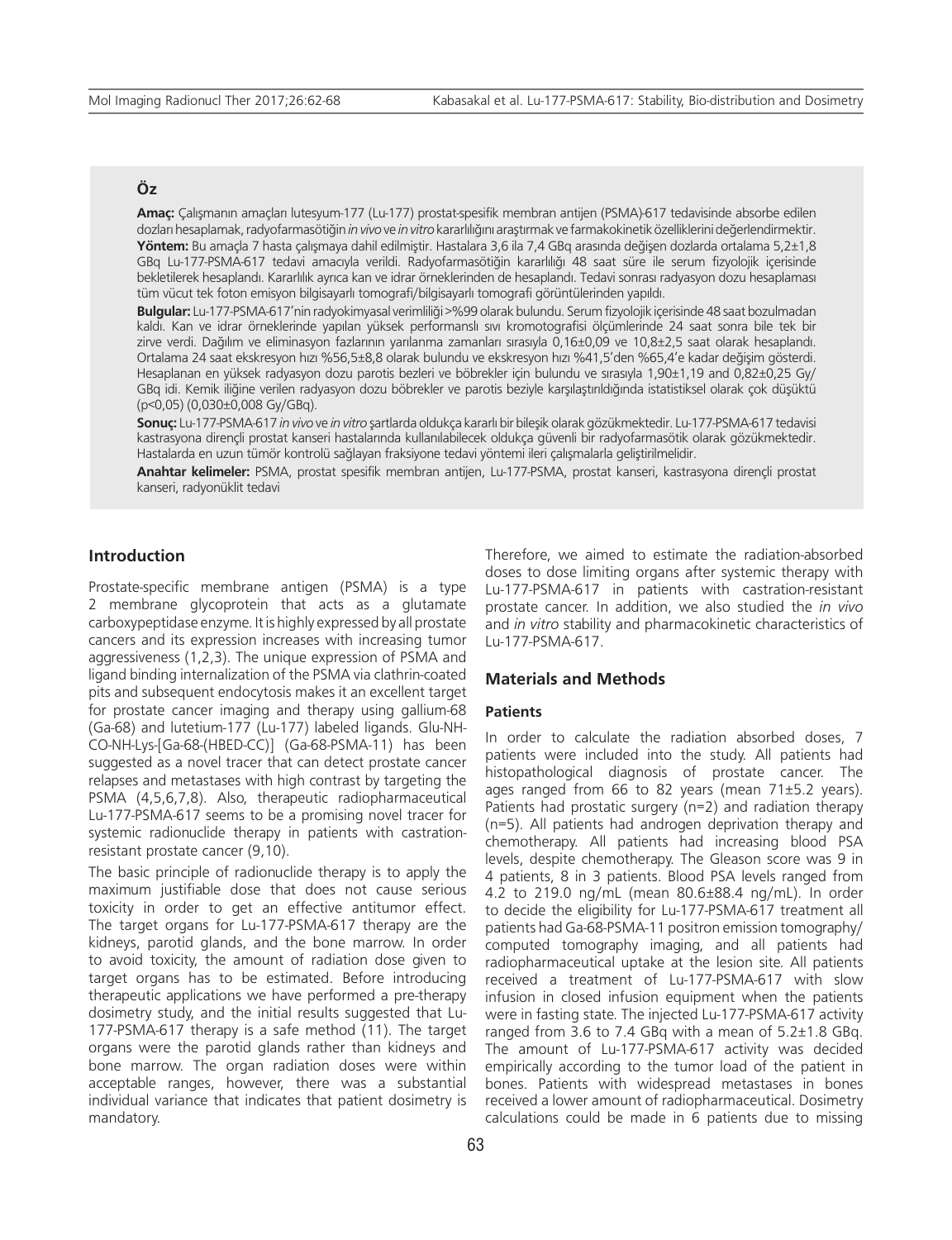data in one patient (Table 1). The study was approved by the Cerrahpaşa Medical Faculty Local Ethical Committee (protocol number: 830458809/604.01/02-268589).

### **Preparation of Lu-177-PSMA-617**

The radiolabeling of PSMA-617 (10) was performed in a hotcell using Lu-177 Cl<sub>3</sub> (47 MBq/nmol of ligand) in 0.05 mol L-1 HCl (Perkin Elmer, USA) with sodium ascorbate buffer pH 4.5 (Polatom, Otwock-Swierk Poland) at 95 °C for 15 minutes. After cooling down of the reaction vial to room temperature the volume was adjusted to 2 mL with saline and 0.5-1.0 mL of sterile DTPA solution (3 mg mL-1 DTPA in saline) was added. After sterile filtration of this preparation to a sterile vial the volume was completed to 20 mL with sterile saline under aseptic conditions. Radiochemical purity was determined by instant thin layer chromatography (ITLC)-silica gel and radio-high performance liquid chromatography (HPLC) and was found as ≥98%.

## **Stability of Lu-177-PSMA-617**

The prepared patient dose of Lu-177-PSMA-617 (3.7 GBq) was incubated in saline at 37 °C up to 48 h. At determined time points incubation solution sample was injected to the reversed-phase (RP)-HPLC for evaluating the *in vitro*  stability of the patient dose up to 48 h. In 7 patients *in vivo* stability was checked by using blood samples obtained at 0-3, 30, 60, 120, 180 min and using urine samples obtained up to 24 h after injection of Lu-177-PSMA-617. Blood samples received from patients were precipitated with acetonitrile (1:1) and then vortexed. The precipitate was separated by centrifugation (5 min at 14680 rpm). For the RP-HPLC analysis, the supernatant was diluted with bi-distilled water (1:1), filtered and then injected into RP-HPLC. Collected urine samples from patients were diluted with bi-distilled water, filtered and immediately analyzed by RP-HPLC. Excreted urine of each patient was collected for 24 hours and 10 mL urine samples were measured in a dose calibrator and excretion rate of radiopharmaceutical was calculated.

#### **Imaging and Dosimetry**

Post-therapeutic dosimetry was performed based on whole body and single photon emission computed tomography/ computed tomography (SPECT/CT) scans on dual-headed Symbia T16 SPECT/CT system (Siemens Medical Solutions, Erlangen, Germany) with 3/8-inch crystal thickness. Whole body scans (WBS) were performed using medium energy parallel hole collimators at time marks of 4, 24, 48 and 120 hours after administration of the prescribed treatment activity. Scan parameters include single energy peak at 208 keV with window width of 15%, 256×1024 matrix size with pixel size of 2.4×2.4 mm2, 25 cm/min scan speed. Triple energy window-scatter correction (TEW-SC) was applied to all images using lower and upper scatter energy windows at 180 keV and 235 keV with window widths of 10%.

Two-bed SPECT/CT scan for each patient was performed only after 24th hour WBS to avoid unnecessary exposure to CT due to subsequent scans. Matrix size in SPECT imaging was 128×128 with pixel size of 4.8×4.8 mm2. Counts were collected in a non-circular orbit during 25 seconds per view and total of 96 views (48 for each head) per bed position. To correct photon attenuation, CT scan with 5 mm slice thickness were acquired after SPECT scan using parameters of 130 kVp and 60 mAs per slice. SPECT images were reconstructed using iterative reconstruction algorithm with collimator-detector response compensation (OSEM Flash 3D, 4 iterations, 8 subsets). TEW-SC was also applied with the parameters stated above. Count-to-activity calibration of SPECT images was performed using NEMA IEC Body Phantom. The larger fillable sphere in the phantom was filled with the solution of Lu-177 with activity concentration of 185 kBq/mL. The same acquisition and reconstruction parameters that has been used for patient examinations were employed. A volume of interest (VOI) was drawn around the sphere in 3D with a threshold of 40% of maximum count. To obtain the calibration factor, total counts in the VOI were equalized to the total activity in the sphere.

Kidneys, liver, parotid gland and the rest of the body were selected as source organs. Region of interests were drawn

| Table 1. Patient characteristics and calculated radiation absorbed doses (Gy/GBq of Lu-177-PSMA-617) per organs |      |     |                                           |               |               |               |                    |       |                                         |  |  |
|-----------------------------------------------------------------------------------------------------------------|------|-----|-------------------------------------------|---------------|---------------|---------------|--------------------|-------|-----------------------------------------|--|--|
| <b>Patient</b>                                                                                                  | Age  | GS  | <b>Treatment</b><br><b>Activity (GBg)</b> | $PSA$ (ng/mL) | Parotid gland | <b>Kidney</b> | <b>Bone marrow</b> | Liver | <b>Whole Body</b><br>Residence time (h) |  |  |
|                                                                                                                 | 70   | 8   | 7.4                                       | 19            | 1.73          | 0.94          | 0.016              | 0.10  | 23                                      |  |  |
| $\overline{2}$                                                                                                  | 73   | 9   | 7.3                                       | 184           | 0.70          | 0.88          | 0.034              | 0.14  | 36                                      |  |  |
| 3                                                                                                               | 68   | 8   | 3.7                                       | 15            | 2.84          | 0.83          | 0.024              | 0.19  | 26                                      |  |  |
| $\overline{4}$                                                                                                  | 69   | 9   | 3.6                                       | 28            | 3.81          | 0.96          | 0.032              | 0.32  | 38                                      |  |  |
| 5                                                                                                               | 72   | 9   | 3.6                                       | 219           | 1.18          | 0.32          | 0.037              | 0.06  | 44                                      |  |  |
| 6                                                                                                               | 66   | 9   | 5.6                                       | 96            | 1.16          | 1.00          | 0.034              | 0.18  | 40                                      |  |  |
| Mean                                                                                                            | 69.7 | 8.7 | 5.2                                       | 93.5          | 1.90          | 0.82          | 0.030              | 0.17  | 34.5                                    |  |  |
| <b>SD</b>                                                                                                       | 2.6  | 0.5 | 1.8                                       | 89.4          | 1.19          | 0.25          | 0.008              | 0.09  | 8.2                                     |  |  |

SD: Standard deviation, GS: Gleason score, h: Hour, PSA: Prostate-specific antigen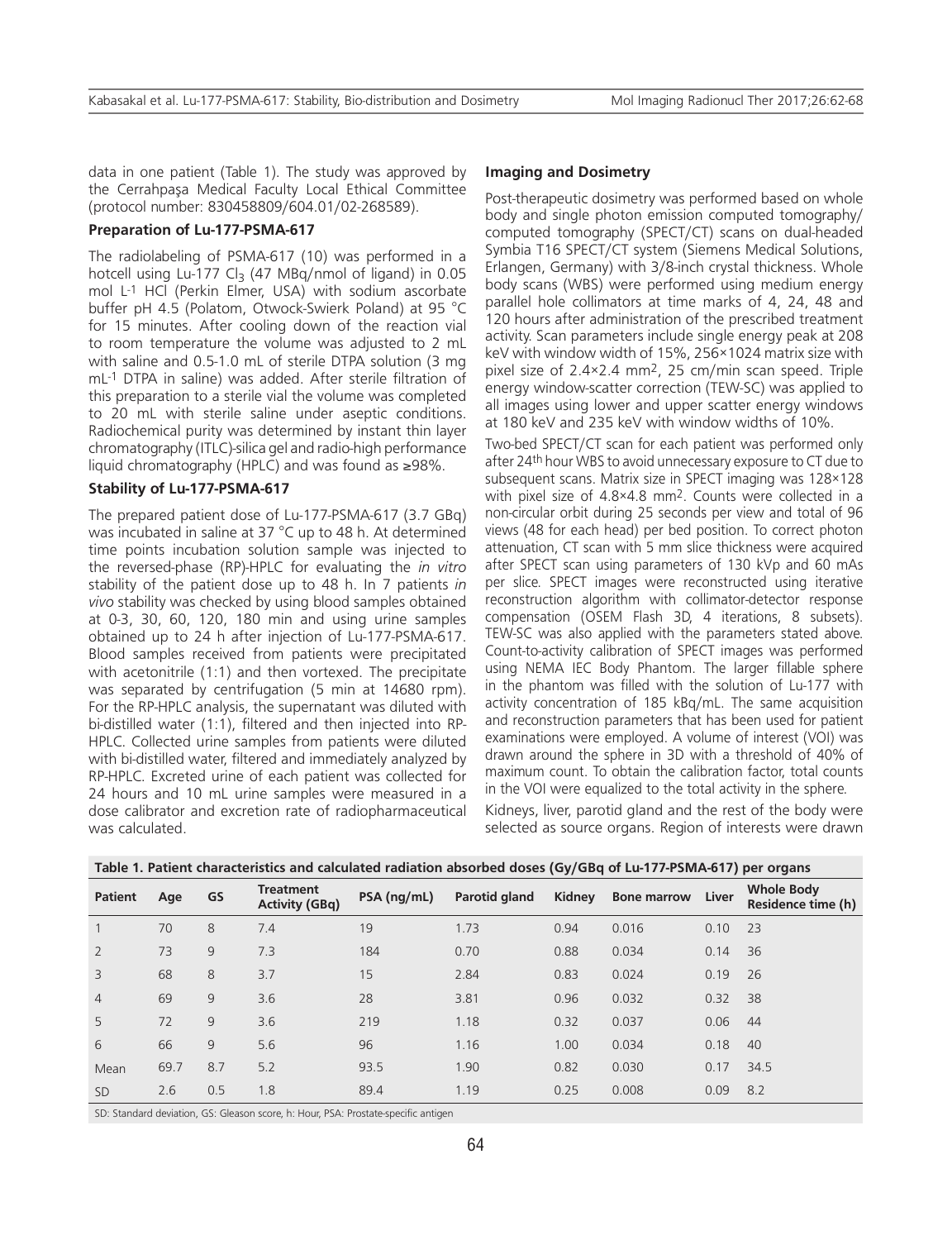over the source regions on anterior and posterior WBS images for all time points. Total counts for each source organ were determined by conjugate view method with geometric background subtraction as described in MIRD Pamphlet No.16 (12). To perform geometric background subtraction, required body and mean organ thicknesses were determined from CT images of the SPECT/CT scan. Total activity in source organs at 24 hours after p.i. were determined from SPECT images by drawing VOIs around the source organ in 3D with the threshold of 40% of central mean counts of each organ. Counts in the VOIs were converted to activity by multiplication with the calibration factor described above. A conversion factor for each source organ was obtained from quotient of the organ counts of the 24th hour WBS to the activity in the organ determined from 24<sup>th</sup> hour SPECT imaging to convert WBS counts to activity for the other time points.

OLINDA/EXM (version 1.1) software was used to calculate the absorbed dose according to MIRD scheme. Both male and female adult phantoms were used. The source organ masses determined from CT slices as well as the total body mass were adjusted in the software. As the parotid glands are not included in the phantoms, unit density sphere model was used to estimate self-dose to the glands. Time integrated activity coefficients were determined using fit functions of the software.

Absorbed dose to the bone marrow was calculated from blood samples at different time points of 3, 10, 20, 40, 60 and 90 minutes, 2, 3, 24, 48 and 72 hours after the start of Lu-177-DKFZ-617 infusion, and the whole body activity was determined from the WBSs according to the EANM Guideline (13). The red marrow to blood ratio of 1 was selected for calculations.

#### **Statistical Analysis**

All results were expressed as mean±SD. For statistical analysis, a dedicated statistical software was used (StatPlus:mac v5. AnalystSoft Inc. BC. CA). Wilcoxon test was used to compare different groups. A p value lower than 0.05 was considered as significant.

### **Results**

#### **Stability and Bio-distribution**

The radiochemical yield of Lu-177-PSMA-617 was >99% by RP-HPLC and 98.7±0.97% by ITLC. The radiopharmaceutical remained stable in saline up to 48 h after preparation, and radiochemical purity was found >98% at 48 h incubation time point (Figure 1). RP-HPLC analyses of the blood and urine samples showed a single radioactivity peak corresponding to Lu-177-PSMA-617 even at 24 hours after injection (Figure 2 and 3). There was no other peak corresponding to metabolized Lu-177 PSMA-617. Blood time activity curve showed a rapid bi-exponential clearance curve (Figure 4). Half-life of the distribution phase was calculated to be 0.16±0.09 hours and the half-life of elimination phase was calculated to be 10.8±2.5 hours. Total body residence time showed great variation among patients and it was ranged from 23.1 hours to 44.0 hours with a mean value of 37.5±7.5 hours. Almost half of the injected amount of radiopharmaceutical was excreted



**Figure 1.** Reversed-phase-high performance liquid chromatography (RP-HPLC) profiles of Lu-177-PSMA-617 (the RP-HPLC elution time of radioligand is in between 11.7-11.96 min) in 100 mCi patient dose incubated in saline at 37 °C A) at 0-3 min, B) at 24 h, C) at 48 h



**Figure 2.** Reversed-phase-high performance liquid chromatography (RP-HPLC) profiles of Lu-177-PSMA-617 (the RP-HPLC elution time of radioligand is in between 11.7-11.96 min) in blood after 100 mCi injection of radioligand in a patient [A) 0-3 min, B) 30 min, C) 60 min, D) 120 min, E) 180 min] and 200 mCi injection of radioligand [F) 0-3 min, G) 30 min, H) 60 min, I) 120 min, J) 180 min]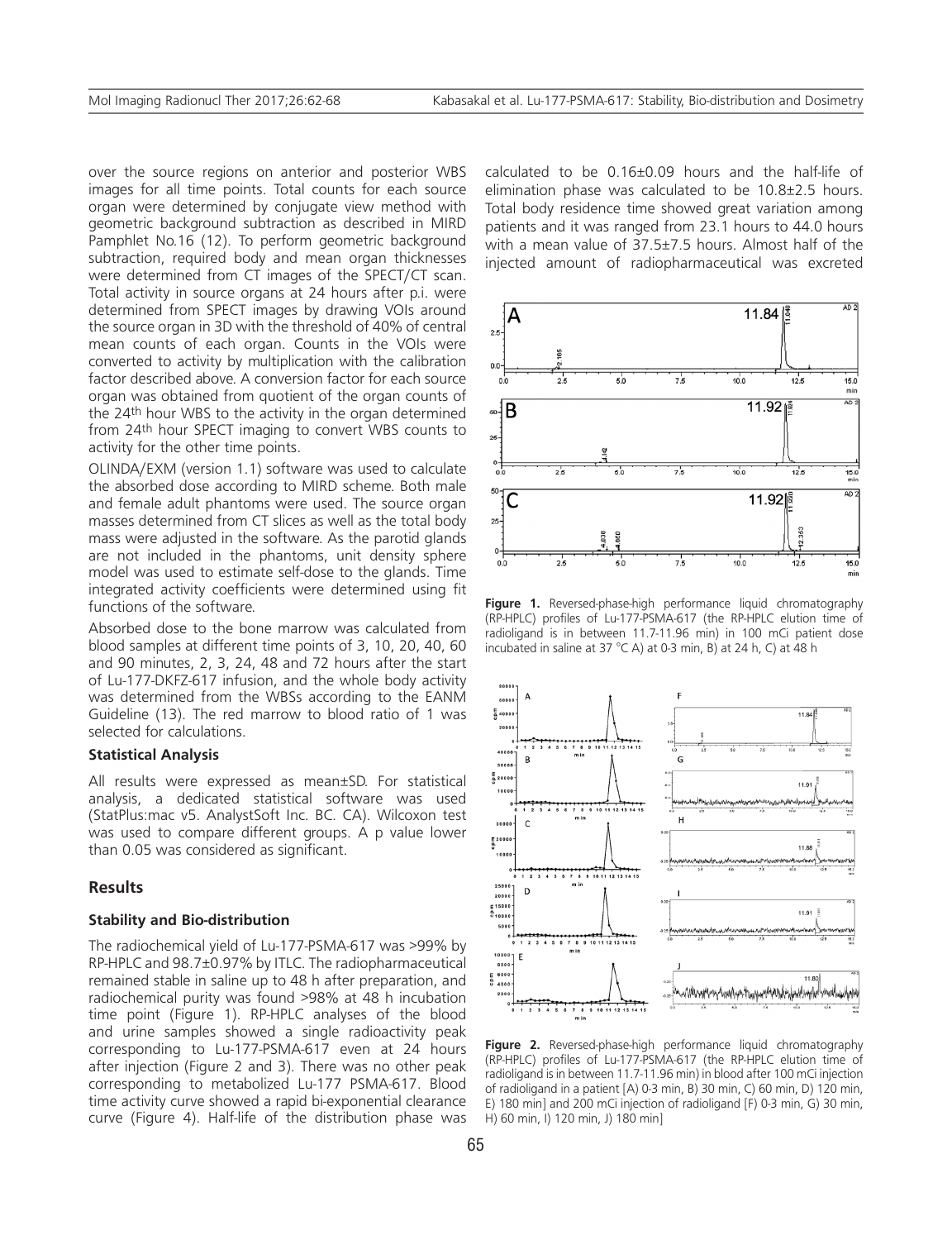within 24 hours. The mean excretion rate of injected radiopharmaceutical amount was 56.5±8.8%, ranging from 41.5% to 65.4%.

# **Toxicity**

Patients were followed for 24 hours after infusion of radiopharmaceutical within 15 minutes. All patients tolerated the procedure very well and we did not observe



**Figure 3.** Reversed-phase-high performance liquid chromatography (RP-HPLC) profiles of Lu-177-PSMA-617 (the RP-HPLC elution time of radioligand is in between 11.7-11.96 min) in urine after 200 mCi injection of radioligand in a patient A) at 3 h, B) at 5 h, C) at 15 h, D) at 24 h



**Figure 4.** Mean blood-time radioactivity curve of all patients

any acute side effect. We did not observe any change in blood pressure, heart rate or body temperature. We did not observe any change in complete blood counts within one week.

#### **Dosimetry**

In whole body images obtained 4 hours p.i. there was high blood pool along with soft tissue uptake (Figure 5). Because of a rapid clearance from the blood, intense radiopharmaceutical uptake at the physiological uptake sites and at the sites of tumor lesions was observed in images obtained later. The radiopharmaceutical uptake decreased considerably in images obtained at 120 hours p.i.

The calculated radiation absorbed doses for each organ showed great variance among patients. The highest radiation estimated doses were calculated for the parotid glands and kidneys. For parotid glands the calculated mean radiation absorbed dose per GBq was 1.90±1.19 Gy. For the kidneys, the mean radiation absorbed dose was calculated to be 0.82±0.25 Gy/GBq. For the bone marrow, calculated radiation dose was significantly lower than those of kidney and parotid glands (p<0.05). The calculated radiation dose to the bone marrow was 0.030±0.008 Gy/GBq (Table 1).

The estimated maximum safe activities, at which organ doses do not exceed radiation absorbed dose constraints for parotid glands, kidneys and bone marrow, were calculated to be 21.7±12.8 GBq, 32.9±19.2 GBq and 73.8±27.1 GBq, respectively (Table 2).



**Figure 5.** Lutetium-177 prostate-specific membrane antigen-617 whole body anterior images of a patient at different time points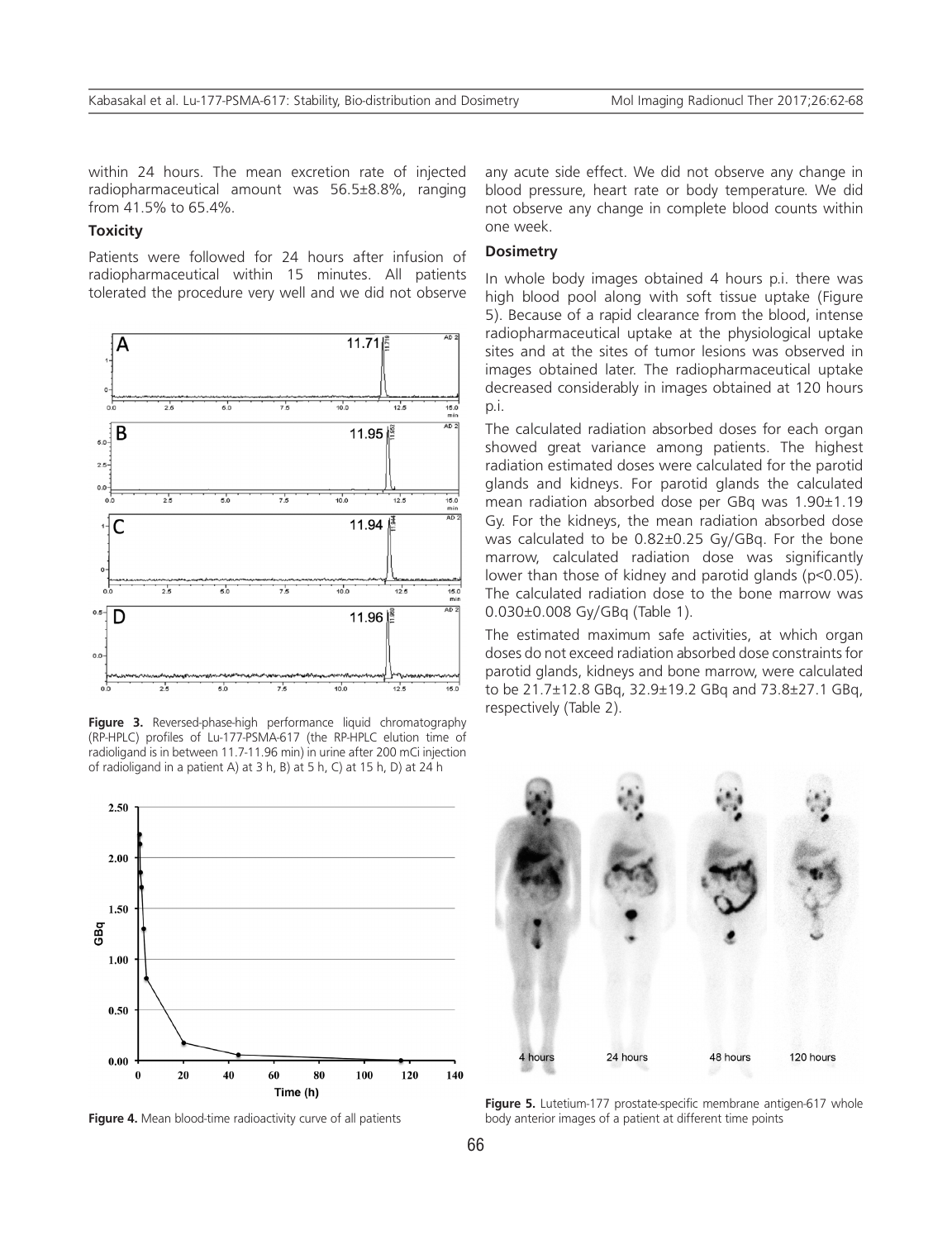| Table 2. The calculated amount of Taulopharmaceutical (GDG) to exceed Faulation absorbed dose immis of organs at hisk |                       |                |                    |               |  |  |  |  |  |
|-----------------------------------------------------------------------------------------------------------------------|-----------------------|----------------|--------------------|---------------|--|--|--|--|--|
| <b>Patient</b>                                                                                                        | Parotid gland (30 Gy) | Kidney (23 Gy) | Bone marrow (2 Gy) | Liver (32 Gy) |  |  |  |  |  |
| $\overline{1}$                                                                                                        | 17.3                  | 24.5           | 125.0              | 320.0         |  |  |  |  |  |
| $\overline{2}$                                                                                                        | 42.9                  | 26.1           | 58.5               | 228.6         |  |  |  |  |  |
| 3                                                                                                                     | 10.6                  | 27.7           | 83.3               | 168.4         |  |  |  |  |  |
| $\overline{4}$                                                                                                        | 7.9                   | 24.0           | 62.5               | 100.0         |  |  |  |  |  |
| 5                                                                                                                     | 25.4                  | 71.9           | 54.1               | 533.3         |  |  |  |  |  |
| 6                                                                                                                     | 25.9                  | 23.0           | 58.8               | 177.8         |  |  |  |  |  |
| Mean                                                                                                                  | 21.7                  | 32.9           | 73.8               | 254.7         |  |  |  |  |  |
| <b>SD</b>                                                                                                             | 12.8                  | 19.2           | 27.1               | 154.8         |  |  |  |  |  |
|                                                                                                                       |                       |                |                    |               |  |  |  |  |  |

**Table 2. The calculated amount of radiopharmaceutical (GBq) to exceed radiation absorbed dose limits of organs at risk**

SD: Standard deviation. Organ radiation absorbed dose constraints in parentheses

# **Discussion**

The radiolabelling procedure of Lu-177-PSMA-617 is easy and it gives consistent high radiolabelling yields. Its radiochemical purity was over 98%. It remains stable in saline up to 48 h after radiolabelling, which provides time for quality control, transport of radiopharmaceutical from laboratory to the ward, and allows making a flexible therapy plan within the ward. It is also possible to make a slow infusion, if needed, for the administration of radiopharmaceutical to the patient. Administration to the patient was safe without any acute side effects and the patients tolerated it very well. After the administration, it is rapidly distributed within the body giving a bi-exponential blood clearance curve, which was consistent with the finding obtained in the pre-therapeutic dosimetry study published previously (11). Radiopharmaceutical also remained stable in blood and was excreted without any degradation. More than half of the administered radioactivity is excreted through the kidneys. During the first 24 hours, good hydration and frequent urination may protect the bladder from high radiationabsorbed dose. Due to its rapid excretion, it seems that Lu-177-PSMA-617 therapy can be given in an outpatient protocol according to national regulations, since 6 h after administration of the radiopharmaceutical the dose rate decreases to 20 μSv/h and the radiation exposure of caregivers remains below 5 mSv (14).

For the kidney, parotid gland and bone marrow, calculated radiation-absorbed doses were 0.82, 1.90 and 0.03 Gy/ GBq respectively. These results are comparable with the pre-therapeutic dosimetry findings (11). The minor differences may be because of the different methodologies used between two studies, because 3D methods are not affected from the overlapping structures. Our results seem to be higher than the results of Delker et al. (15). They calculated the radiation-absorbed doses for kidney, salivary glands, and bone marrow as 0.6, 1.41 and 0.012 Gy/ GBq, respectively. This difference can be attributed to the different time periods used for the calculation of absorbed doses. Delker et al. (15) have used a shorter time period for obtaining data and estimating residence time, which was only 72 h after injection as compared to our data, which was containing the data of 110 h after administration of radiopharmaceutical.

In accordance with the previous bio-distribution and dosimetry studies, the highest radiation absorbed dose was observed in salivary glands due to high uptake of the radiopharmaceutical and it seems to be the critical organ at risk rather than the kidney and bone marrow (11,12,13,14,15). Xerostomia is a frequent side effect of radiation therapy after exceeding 40 Gy of radiation doses, which decreases patient's quality of life (16,17). On the other hand, although salivary gland dysfunction is a common finding in patients treated with radioiodine, it is usually transient and persistent dysfunction rate is reported to be only 5% (18). As stated by Delker et al. (15), we also did not observe xerostomia in patients treated with Lu-177-PSMA-617 during follow-up.

Bone marrow absorbed dose is the major factor that limits radiopharmaceutical dose given to the patient and may have fatal consequences. The radiation absorbed dose given to the bone marrow is 0.030±0.008 Gy/GBq. In order not to exceed the 2 Gy limit to develop bone marrow toxicity, it seems that it is safe to administer up to 73.8 GBq (19). We agree with Delker et al. (15) that bone marrow toxicity seems to be unlikely with the suggested amounts of Lu-177-PSMA-617 for each cycle. However, bone marrow dose estimation in patients with prostate cancer which have extensive bone metastases using blood based dosimetry models may underestimate the absolute dose due to the existence of high radiopharmaceutical avid lesions which increase the dose delivered to bone marrow. Moreover, end-stage prostate cancer patients are extensively treated with chemotherapy and radiotherapy, which may potentially increase the risk of development of hematotoxicity even with a lower amount of radiation dose to the bone marrow.

The kidneys are important target organs due to their high radiotracer uptake and excretion. Based on the earlier experience obtained from conventional external